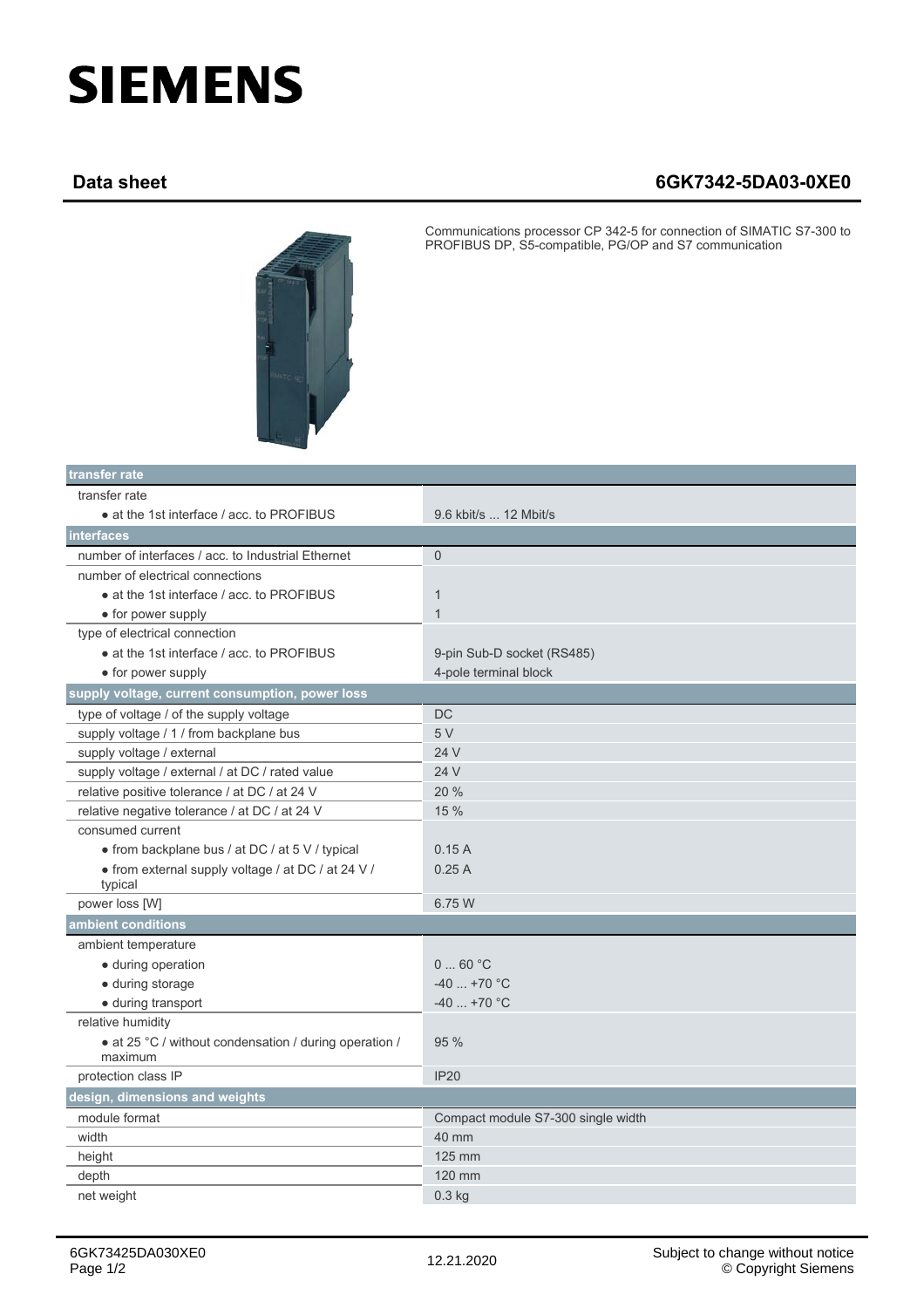| product features, product functions, product components / general                                                       |                                                                                                                                                                                                                                                                                                                                                                                                                                                                                                             |
|-------------------------------------------------------------------------------------------------------------------------|-------------------------------------------------------------------------------------------------------------------------------------------------------------------------------------------------------------------------------------------------------------------------------------------------------------------------------------------------------------------------------------------------------------------------------------------------------------------------------------------------------------|
| number of units                                                                                                         |                                                                                                                                                                                                                                                                                                                                                                                                                                                                                                             |
| • per CPU / maximum                                                                                                     | 4                                                                                                                                                                                                                                                                                                                                                                                                                                                                                                           |
| performance data / open communication                                                                                   |                                                                                                                                                                                                                                                                                                                                                                                                                                                                                                             |
| number of possible connections / for open communication<br>/ by means of SEND/RECEIVE blocks / maximum                  | 16                                                                                                                                                                                                                                                                                                                                                                                                                                                                                                          |
| data volume<br>• as user data per connection / for open<br>communication / by means of SEND/RECEIVE blocks<br>/ maximum | 240 byte                                                                                                                                                                                                                                                                                                                                                                                                                                                                                                    |
| performance data / PROFIBUS DP                                                                                          |                                                                                                                                                                                                                                                                                                                                                                                                                                                                                                             |
| service / as DP master                                                                                                  |                                                                                                                                                                                                                                                                                                                                                                                                                                                                                                             |
| $\bullet$ DPV0                                                                                                          | Yes                                                                                                                                                                                                                                                                                                                                                                                                                                                                                                         |
| number of DP slaves                                                                                                     |                                                                                                                                                                                                                                                                                                                                                                                                                                                                                                             |
| • on DP master / operable                                                                                               | 124                                                                                                                                                                                                                                                                                                                                                                                                                                                                                                         |
| data volume                                                                                                             |                                                                                                                                                                                                                                                                                                                                                                                                                                                                                                             |
| • of the address range of the inputs / as DP master /<br>total                                                          | 2160 byte                                                                                                                                                                                                                                                                                                                                                                                                                                                                                                   |
| • of the address range of the outputs / as DP master /<br>total                                                         | 2160 byte                                                                                                                                                                                                                                                                                                                                                                                                                                                                                                   |
| • of the address range of the inputs / per DP slave                                                                     | 244 byte                                                                                                                                                                                                                                                                                                                                                                                                                                                                                                    |
| • of the address range of the outputs / per DP slave                                                                    | 244 byte                                                                                                                                                                                                                                                                                                                                                                                                                                                                                                    |
| • of the address range of the diagnostic data / per DP<br>slave                                                         | 240 byte                                                                                                                                                                                                                                                                                                                                                                                                                                                                                                    |
| service / as DP slave                                                                                                   |                                                                                                                                                                                                                                                                                                                                                                                                                                                                                                             |
| $\bullet$ DPV0                                                                                                          | Yes                                                                                                                                                                                                                                                                                                                                                                                                                                                                                                         |
| data volume                                                                                                             |                                                                                                                                                                                                                                                                                                                                                                                                                                                                                                             |
| • of the address range of the inputs / as DP slave /<br>total                                                           | 240 byte                                                                                                                                                                                                                                                                                                                                                                                                                                                                                                    |
| • of the address range of the outputs / as DP slave /<br>total                                                          | 240 byte                                                                                                                                                                                                                                                                                                                                                                                                                                                                                                    |
| performance data / S7 communication                                                                                     |                                                                                                                                                                                                                                                                                                                                                                                                                                                                                                             |
| number of possible connections / for S7 communication                                                                   |                                                                                                                                                                                                                                                                                                                                                                                                                                                                                                             |
| $\bullet$ maximum                                                                                                       | 16                                                                                                                                                                                                                                                                                                                                                                                                                                                                                                          |
| performance data / multi-protocol mode                                                                                  |                                                                                                                                                                                                                                                                                                                                                                                                                                                                                                             |
| number of active connections / with multi-protocol mode                                                                 |                                                                                                                                                                                                                                                                                                                                                                                                                                                                                                             |
| • without DP / maximum                                                                                                  | 32                                                                                                                                                                                                                                                                                                                                                                                                                                                                                                          |
| · with DP / maximum                                                                                                     | 28                                                                                                                                                                                                                                                                                                                                                                                                                                                                                                          |
| performance data / telecontrol                                                                                          |                                                                                                                                                                                                                                                                                                                                                                                                                                                                                                             |
| protocol / is supported                                                                                                 |                                                                                                                                                                                                                                                                                                                                                                                                                                                                                                             |
| $\bullet$ TCP/IP                                                                                                        | <b>No</b>                                                                                                                                                                                                                                                                                                                                                                                                                                                                                                   |
| product functions / management, configuration, engineering                                                              |                                                                                                                                                                                                                                                                                                                                                                                                                                                                                                             |
| configuration software<br>$\bullet$ required                                                                            | STEP 7 V5.1 SP2 or higher / STEP 7 Professional V12 (TIA Portal) or<br>higher                                                                                                                                                                                                                                                                                                                                                                                                                               |
| further information / internet-Links                                                                                    |                                                                                                                                                                                                                                                                                                                                                                                                                                                                                                             |
| Internet-Link                                                                                                           |                                                                                                                                                                                                                                                                                                                                                                                                                                                                                                             |
| • to website: Industrial communication                                                                                  | http://www.siemens.com/simatic-net                                                                                                                                                                                                                                                                                                                                                                                                                                                                          |
| · to website: Industry Mall                                                                                             | https://mall.industry.siemens.com                                                                                                                                                                                                                                                                                                                                                                                                                                                                           |
| • to website: Information and Download Center                                                                           | http://www.siemens.com/industry/infocenter                                                                                                                                                                                                                                                                                                                                                                                                                                                                  |
| · to website: Image database                                                                                            | http://automation.siemens.com/bilddb                                                                                                                                                                                                                                                                                                                                                                                                                                                                        |
| • to website: CAx-Download-Manager                                                                                      | http://www.siemens.com/cax                                                                                                                                                                                                                                                                                                                                                                                                                                                                                  |
| · to website: Industry Online Support                                                                                   | https://support.industry.siemens.com                                                                                                                                                                                                                                                                                                                                                                                                                                                                        |
| security information                                                                                                    |                                                                                                                                                                                                                                                                                                                                                                                                                                                                                                             |
| security information                                                                                                    | Siemens provides products and solutions with industrial security<br>functions that support the secure operation of plants, solutions,<br>machines, equipment and/or networks. They are important components<br>in a holistic industrial security concept. With this in mind, Siemens'<br>products and solutions undergo continuous development. Siemens<br>recommends strongly that you regularly check for product updates. For<br>the secure operation of Siemens products and solutions, it is necessary |